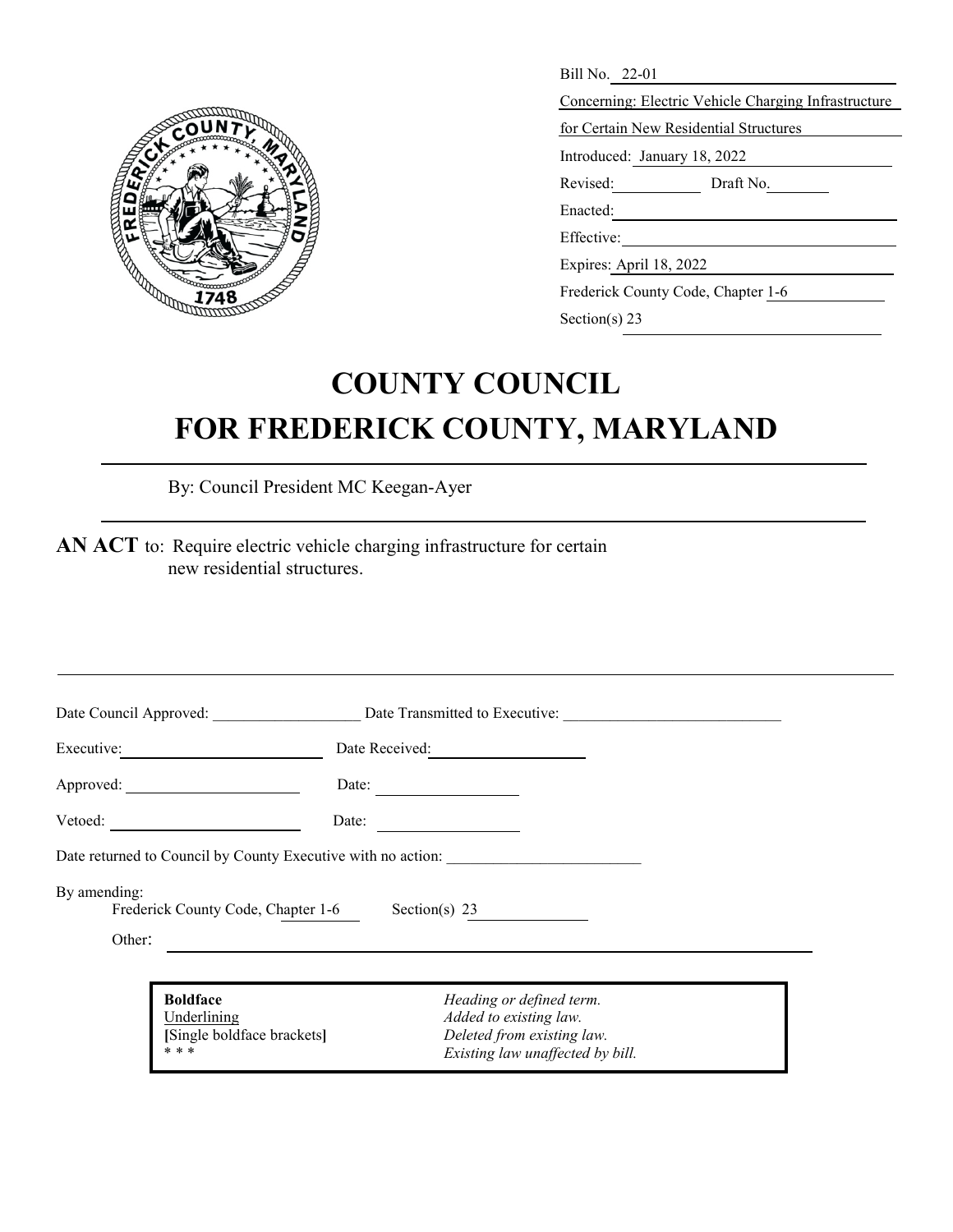| 1              | <b>Bill No. 22-01</b>                                                                            |
|----------------|--------------------------------------------------------------------------------------------------|
| $\overline{2}$ | The County Council of Frederick County, Maryland, finds it necessary and appropriate to          |
| 3              | amend the Frederick County Code to require electric vehicle charging infrastructure for charging |
| $\overline{4}$ | electric vehicles in certain new residential structures by adding provisions to Chapter 1-6:     |
| 5              | <b>BUILDINGS.</b>                                                                                |
| 6              |                                                                                                  |
| 7              | NOW, THEREFORE, BE IT ENACTED BY THE COUNTY COUNCIL OF                                           |
| 8              | FREDERICK COUNTY, MARYLAND, that the Frederick County Code be, and it is hereby,                 |
| 9              | amended as shown on the attached Exhibit 1.                                                      |
| 10             |                                                                                                  |
| 11             | AND BE IT FURTHER ENACTED, that the amendments shown on <b>Exhibit 1</b> will be                 |
| 12             | effective for building permits issued on or after the effective date of this Bill.               |
| 13             |                                                                                                  |
| 14             |                                                                                                  |
| 15<br>16       | M.C. Keegan-Ayer, President                                                                      |
| 17             | County Council of Frederick County,                                                              |
| 18             | Maryland                                                                                         |
| 19             |                                                                                                  |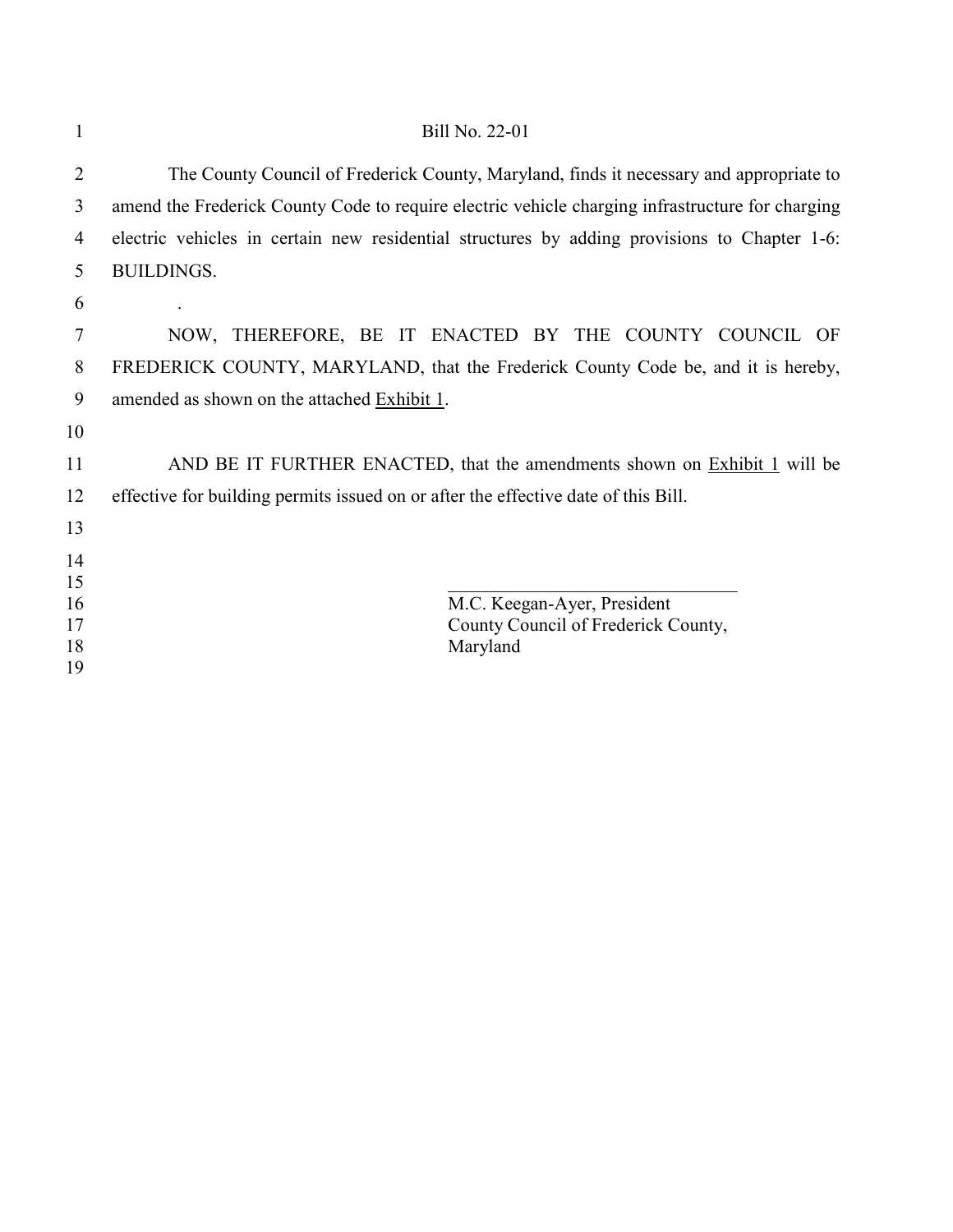| $\mathbf{1}$           | <b>Exhibit 1</b>                                                                                                                                                                                                                                                                                                                                     |
|------------------------|------------------------------------------------------------------------------------------------------------------------------------------------------------------------------------------------------------------------------------------------------------------------------------------------------------------------------------------------------|
| $\overline{2}$         | §1-6-23. ELECTRIC VEHICLE CHARGING – RESIDENTIAL CONSTRUCTION.                                                                                                                                                                                                                                                                                       |
| 3                      | (A) Definitions.                                                                                                                                                                                                                                                                                                                                     |
| $\overline{4}$         | (1) "Electric Vehicle" - a vehicle that uses electricity for propulsion.                                                                                                                                                                                                                                                                             |
| 5<br>6                 | (2) "Electric Vehicle Charging Outlet" - a connected point in an electrical wiring<br>installation at which current is provided to charge an electric vehicle.                                                                                                                                                                                       |
| 7<br>$\, 8$<br>9<br>10 | (3) "Level 2 Charging" - the charging capability of the electric vehicle charging outlet and<br>lines that includes the ability to charge a battery or other storage device in an electric vehicle<br>through an alternating current electrical service with a minimum of 240 volts/40 amps and which<br>meets applicable industry safety standards. |
| 11                     |                                                                                                                                                                                                                                                                                                                                                      |
| 12                     | $(B)$ Scope.                                                                                                                                                                                                                                                                                                                                         |
| 13<br>14               | (1) This section applies to new construction of the following types of residential dwelling<br>units:                                                                                                                                                                                                                                                |
| 15                     | (a) Single Family Detached; and                                                                                                                                                                                                                                                                                                                      |
| 16                     | (b) Townhouses and Duplexes having an on lot parking area.                                                                                                                                                                                                                                                                                           |
| 17                     | (2) This section does not apply to:                                                                                                                                                                                                                                                                                                                  |
| 18                     | (a) Manufactured homes (mobile homes);                                                                                                                                                                                                                                                                                                               |
| 19                     | (b) Industrialized dwellings (modular homes); or                                                                                                                                                                                                                                                                                                     |
| 20                     | (c) New dwelling units that do not have public utility electric service connection.                                                                                                                                                                                                                                                                  |
| 21                     | (C) Installation of Electric Vehicle Charging Equipment.                                                                                                                                                                                                                                                                                             |
| 22<br>23               | (1) For each new residential dwelling unit construction subject to this section, the following<br>must be installed:                                                                                                                                                                                                                                 |
| 24<br>25               | (a) A dedicated electric line of sufficient voltage for level 2 charging for at least<br>one vehicle at the garage, carport, parking pad or on lot parking area;                                                                                                                                                                                     |
| 26<br>27               | (b) An electric vehicle charging outlet capable of providing level 2 or higher<br>charging at the garage, carport, parking pad or on lot parking area; and                                                                                                                                                                                           |
| 28                     | (c) A label identifying the intended use of the electric vehicle charging outlet.                                                                                                                                                                                                                                                                    |
| 29                     | (D) Performance Standards.                                                                                                                                                                                                                                                                                                                           |
| 30<br>31               | The building official may specify performance standards for equipment to be installed to comply<br>with this section.                                                                                                                                                                                                                                |
| 32                     |                                                                                                                                                                                                                                                                                                                                                      |
| 33                     | (E) Application.                                                                                                                                                                                                                                                                                                                                     |

Underlining *indicates matter added to existing law.*

[Single boldface brackets**]** *indicates matter deleted from existing law.*

*\_\_\_\_\_\_\_\_\_\_\_\_\_\_\_\_\_\_\_\_\_\_\_\_\_\_\_\_\_\_\_\_\_\_\_\_\_\_\_\_\_\_\_\_\_\_\_\_\_\_\_\_\_\_\_\_\_\_*

*\*\*\* - indicates existing law unaffected by bill.*

## **Bill No. 22-01**